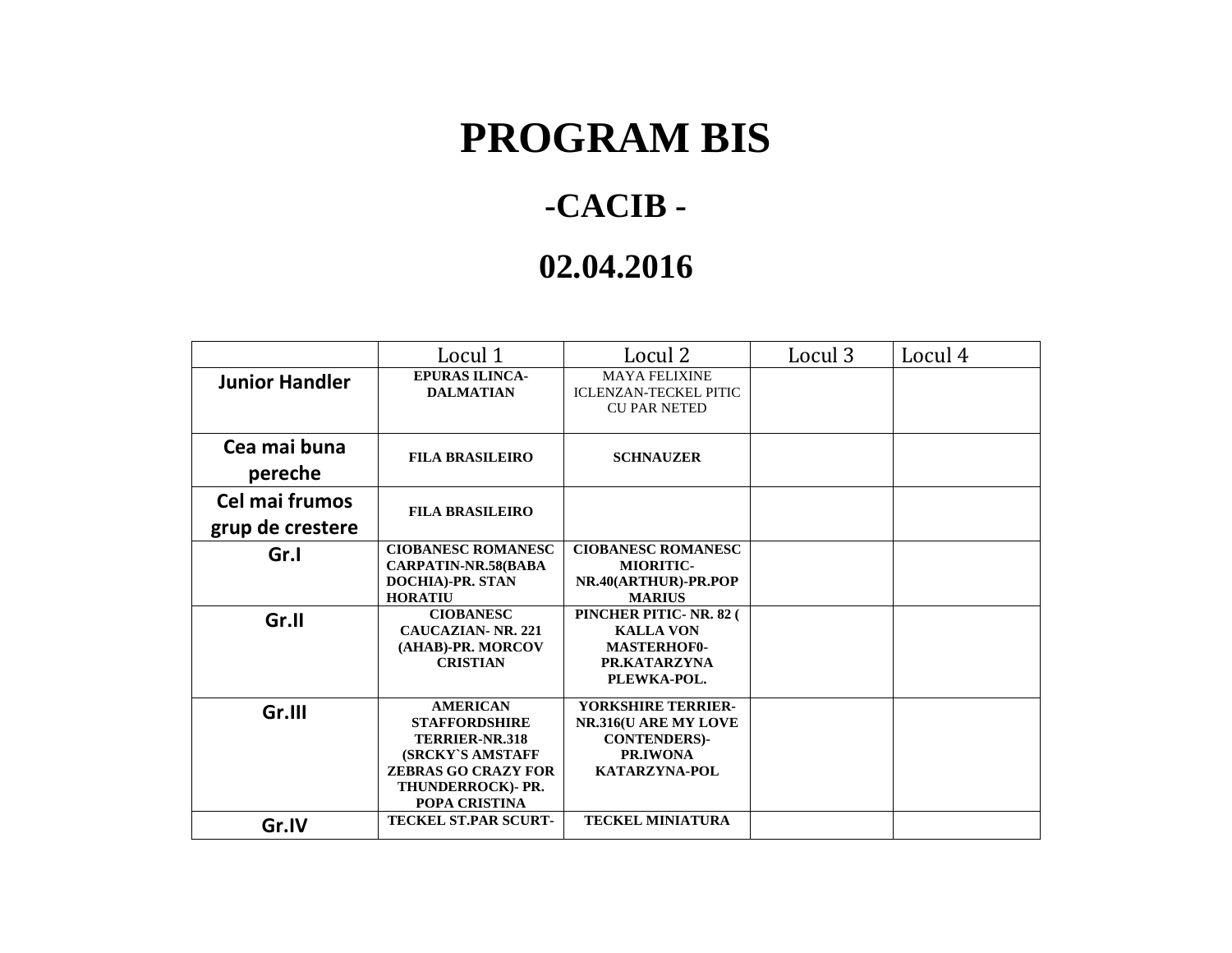|                    | NR.324(ZOLDACHS            | PAR NETED-                  |                        |                      |
|--------------------|----------------------------|-----------------------------|------------------------|----------------------|
|                    | <b>MERCEDES)-</b>          | NR.328(PICOLLO              |                        |                      |
|                    | PR.MAJOROS EVA             | TECKEL IDEA FIX)-           |                        |                      |
|                    |                            | <b>PR.DAN SUCIU &amp;</b>   |                        |                      |
|                    |                            | <b>EKATERINA PIKUL</b>      |                        |                      |
|                    | <b>HUSKY SIBERIAN-</b>     | <b>AKITA INU JAPONEZ-</b>   |                        |                      |
| Gr.V               | NR.338 (BRIGIMERCI A       | <b>NR. 350 (K) TENSUI</b>   |                        |                      |
|                    | CAPPELLA) - PR.            | SAKURABAN)- PR. SAVU        |                        |                      |
|                    | <b>CSORDAS BRIGITTA</b>    | <b>MIRCEA CONSTANTIN</b>    |                        |                      |
|                    | <b>DALMATIAN-NR.374</b>    |                             |                        |                      |
| Gr.VI              | <b>(CROATA DALS DEVIL</b>  |                             |                        |                      |
|                    |                            |                             |                        |                      |
|                    | IN DISQUISE)-              |                             |                        |                      |
|                    | PR.EPURAS FLORICA          |                             |                        |                      |
| Gr.VII             | <b>BRAC GERMAN CU PAR</b>  |                             |                        |                      |
|                    | NETED-NR.379(PHYLLIS       |                             |                        |                      |
|                    | <b>OBERON HAUS)-PR.</b>    |                             |                        |                      |
|                    | <b>ANTAL ZSOMBOR</b>       |                             |                        |                      |
|                    |                            |                             |                        |                      |
| Gr.VIII            | <b>GOLDEN RETRIEVER-</b>   | <b>COCKER SPANIEL</b>       |                        |                      |
|                    | NR. 385(ERDOALJI           | <b>ENGLEZ-NR.398 (</b>      |                        |                      |
|                    | <b>DIAMOND GO TO</b>       | <b>MANACA'S MILKY</b>       |                        |                      |
|                    | <b>ANGELS IN LEASH)-</b>   | WAY)- PR. KATAZYNA          |                        |                      |
|                    | PR.KOCSIS KRISZTINA        | PICHOCKA-POL.               |                        |                      |
| Gr.IX              | <b>MOPS-NR.456 (GO TO</b>  | <b>BICHON MALTEZ-</b>       |                        |                      |
|                    | <b>WIN OF WOLF POINT)-</b> | <b>NR.419 (MNE)</b>         |                        |                      |
|                    | PR. CSATARI ZITA           | <b>MARLENKA</b>             |                        |                      |
|                    | <b>ANDREA</b>              | <b>MALTEZZI)-</b>           |                        |                      |
|                    |                            | PR.MARIOLA SI               |                        |                      |
|                    |                            | <b>SYLWESTER</b>            |                        |                      |
|                    |                            | <b>SZUMACZUK</b>            |                        |                      |
| Gr.X               | <b>BARZOI-</b>             | <b>OGAR AFGAN-</b>          |                        |                      |
|                    | NR.462(AKUNYIN DE          | NR.466(RAVENHEART           |                        |                      |
|                    | <b>JOVANOVA</b> )-         | <b>MISTERY CNABDUL-</b>     |                        |                      |
|                    | PR.MOLDOVAN SORINA         | JABBAR)-                    |                        |                      |
|                    |                            | PR.MOLDOVAN SORINA          |                        |                      |
| Cel mai frumos     | <b>CIONANESC ROMANESC</b>  | <b>CIOBANESC ROMANESC</b>   | <b>CIOBANESC</b>       | <b>CIOBANESC</b>     |
|                    | DE BUCOVINA-               | <b>CORB-NR.470(DRUGA DE</b> | <b>ROMANESC</b>        | <b>ROMANESC</b>      |
| ciobanesc romanesc | NR.274(EROS DE             | PREDEAL)-PR.FLESIERU        | <b>CARPATIN-NR.58(</b> | MIORITIC-            |
|                    | POMOHACI)-                 | <b>SEBASTIAN</b>            | <b>BABA DOCHIA)-</b>   | NR.40(ARTHUR)-       |
|                    | <b>PR.FLORIAN DORIN</b>    |                             | PR. STAN               | <b>PR.POP MARIUS</b> |
|                    |                            |                             | <b>HORATIU</b>         |                      |
|                    |                            |                             |                        |                      |
|                    |                            |                             |                        |                      |
|                    |                            |                             |                        |                      |